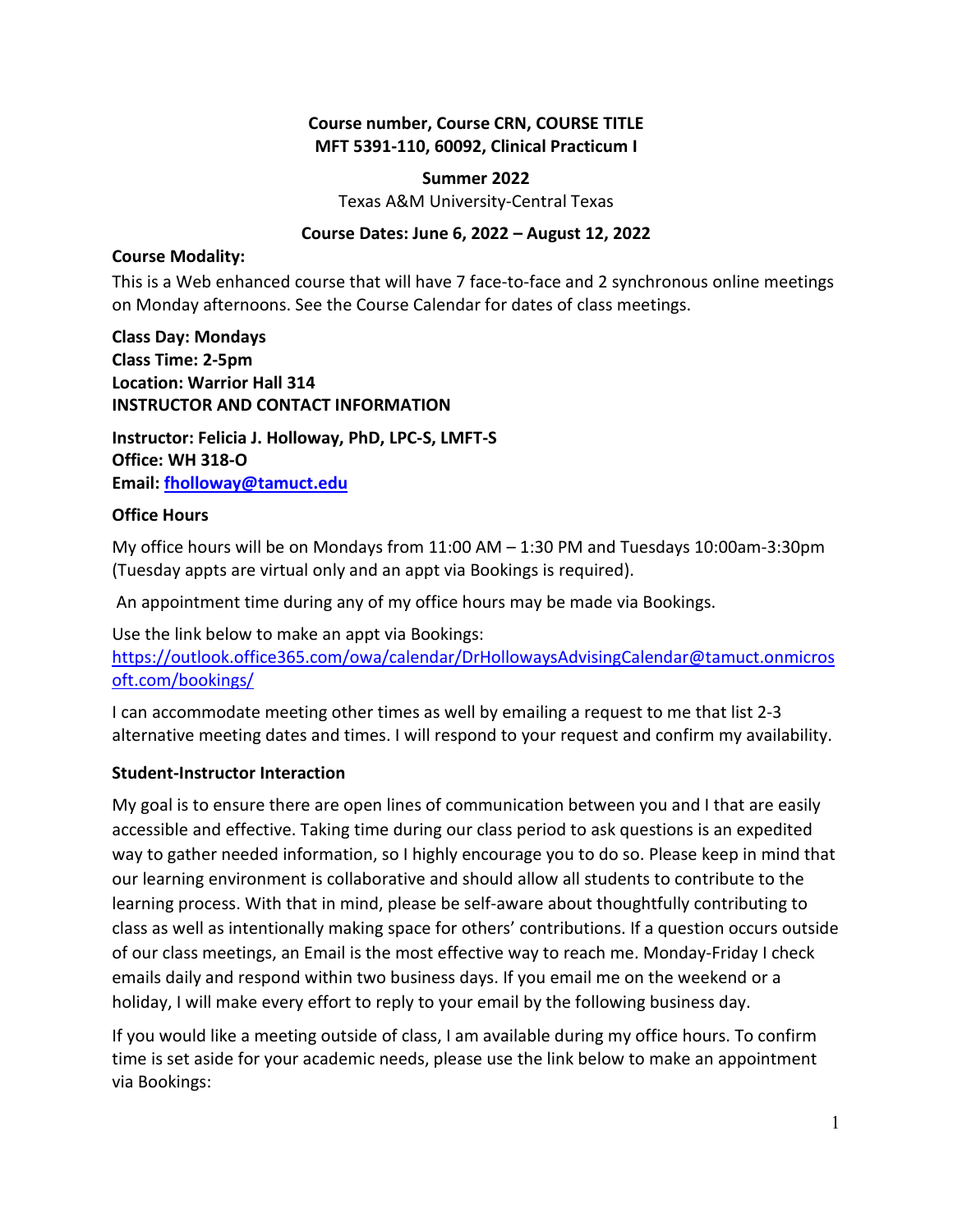## [https://outlook.office365.com/owa/calendar/DrHollowaysAdvisingCalendar@tamuct.onmicros](https://outlook.office365.com/owa/calendar/DrHollowaysAdvisingCalendar@tamuct.onmicrosoft.com/bookings/) [oft.com/bookings/](https://outlook.office365.com/owa/calendar/DrHollowaysAdvisingCalendar@tamuct.onmicrosoft.com/bookings/)

You may also email me directly for other available times for appointments.

## *Respect for Diversity:*

I desire that all student diversity in experience and perspective be valued in and out of class. My intent is that students' diverse learning needs are addressed and that materials and activities respect and honor diversity. Student suggestions and ideas are encouraged and welcomed. Students can feel free to contact me to discuss how to support the effectiveness of the course for themselves or other groups of students. In addition, during the first day of class we will collectively create a community agreement that will serve as a collaborative effort to set a framework for a respectful and inclusive learning environment for all students.

## **Emergency Warning System for Texas A&M University-Central Texas**

**SAFEZONE.** SafeZone provides a public safety application that gives you the ability to call for help with the push of a button. It also provides Texas A&M University-Central Texas the ability to communicate emergency information quickly via push notifications, email, and text messages. All students automatically receive email and text messages via their myCT accounts. Downloading SafeZone allows access to push notifications and enables you to connect directly for help through the app.

You can download SafeZone from the app store and use your myCT credentials to log in. If you would like more information, you can visit the [SafeZone](http://www.safezoneapp.com/) website [www.safezoneapp.com].

To register SafeZone on your phone, please follow these 3 easy steps*:* 

- 1. Download the SafeZone App from your phone store using the link below:
	- o [iPhone/iPad:](https://apps.apple.com/app/safezone/id533054756) [https://apps.apple.com/app/safezone/id533054756]
		- o [Android Phone / Tablet](https://play.google.com/store/apps/details?id=com.criticalarc.safezoneapp)
	- [https://play.google.com/store/apps/details?id=com.criticalarc.safezoneapp]
- 2. Launch the app and enter your myCT email address (e.g. {name}@tamuct.edu)
- 3. Complete your profile and accept the terms of service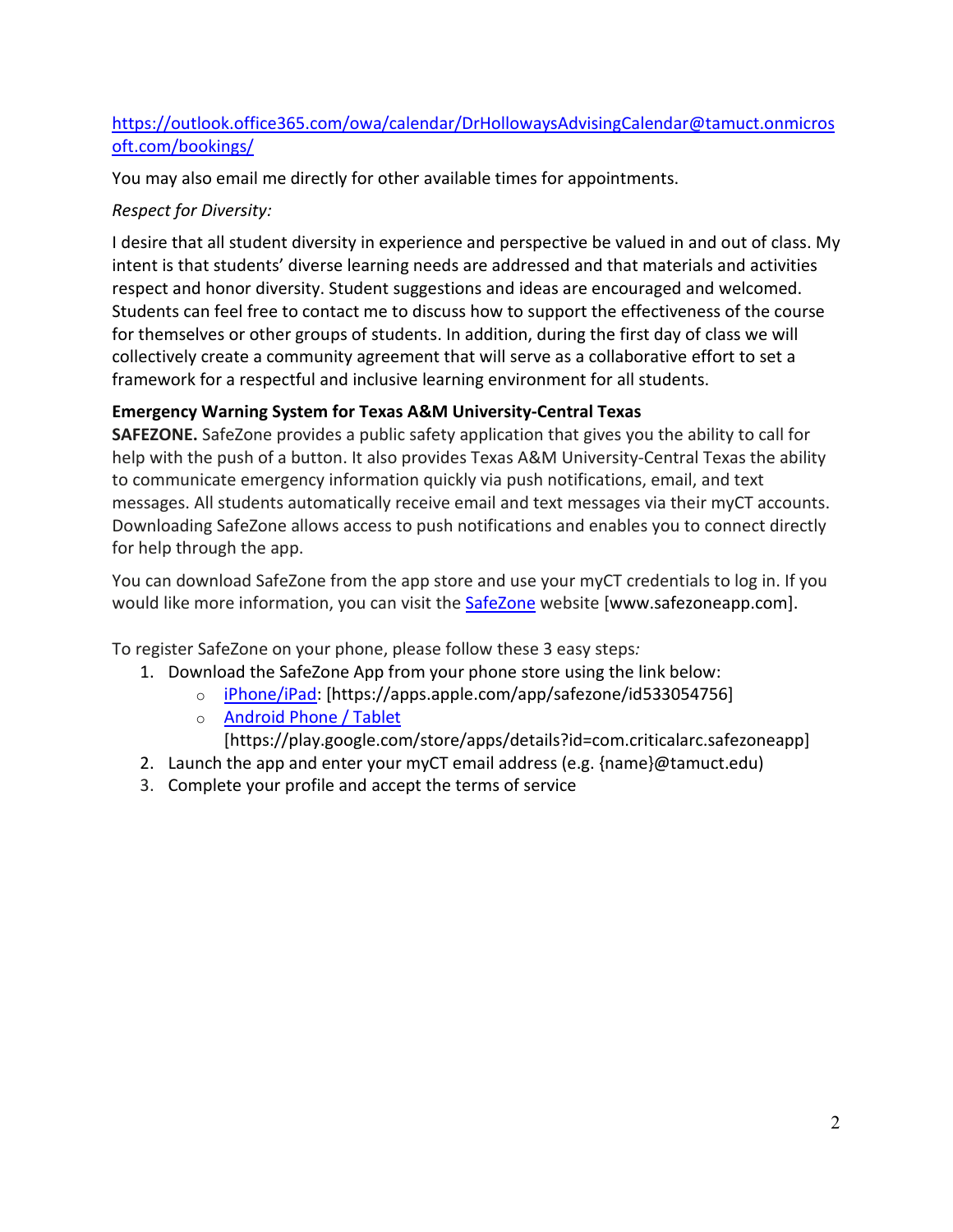#### **COURSE INFORMATION**

#### **Course Overview and description**

This course is for students to gain experience in marriage and family therapy by providing therapy services in the on-campus clinic and additional approved practicum sites while under class supervision of the Marriage and Family Therapy faculty. Students should demonstrate appropriate levels of competency, assessed through direct supervision, video supervision, as well as case conference, maintaining appropriate documentation of clinical work, and meeting clinical hours requirement as described in the departmental handbook. Prerequisite(s): MFT 5301, MFT 5307 and MFT 5383. Students are strongly recommended to gain 60-75 clinical hours or more in their Practicum I class during the summer.

### **Course Objective or Goal**

Students will:

1. Demonstrate basic and systemic therapeutic techniques. (SLO-2)

2. Assess how contextual issues affect individual lives and relational dynamics. (SLO-3)

3. Formulate and execute treatment plans based on individual issues, relational dynamics, and contextual issues. (SLO-4)

4. Assess the influence of their social location and personal experiences on the conceptualization and intervention of cases. (SLO-5)

*Class relevant Core Competencies (CCs) from the Commission on Accreditation of Marriage and Family Therapy Education (COAMFTE) are:* 

**2.1 Students will demonstrate the ability to conceptualize client systems through a MFT lens.** 2.1.2.1 Students will describe members of client systems, including identified patient, significant others, relevant identifiers, and background information. Addresses CCs 1.3.2, 1.5.3, 2.3.7, and 5.3.2.

2.1.2.2 Students will identify the client system's presenting problem. Addresses CCs 1.3.1 and 2.3.9.

2.1.2.3 Students will analyze client systems using various MFT theoretical concepts of their choosing (e.g. Structural Therapy, Solution-Focused, Narrative, etc.) by developing appropriate hypotheses regarding the client system based on these concepts. Addresses CCs 1.1.1, 1.1.2, 1.2.1, 2.2.3, 2.3.8, 4.1.1, and 4.1.2.

### **2.2 Students will clinically assess client systems.**

2.1..1 Students will assess an IP's mental status and diagnose them according to the latest version of the DSM. Addresses CCs 1.2.2, 2.1.1, 2.1.2, 2.1.5, 2.1.6, 2.3.1, and 2.3.4. 2.1..2 Students will assess medical issues that should be considered in assessment and treatment. Addresses CCs 2.2.5 and 3.1.3. 2.1..3 Students will assess relevant legal and ethical issues as they arise in therapy. Addresses CCs 3.3.6, 3.4.3, 5.1.1, 5.1.2, 5.1.4, 5.2.1, 5.3.4, 5.3.5, and 5.3.6.

2.1..4 Students will recommend appropriate medical, psychiatric, or other support referrals as they arise in therapy. Addresses CCs 1.2.3, 2.2.4, and 3.5.2.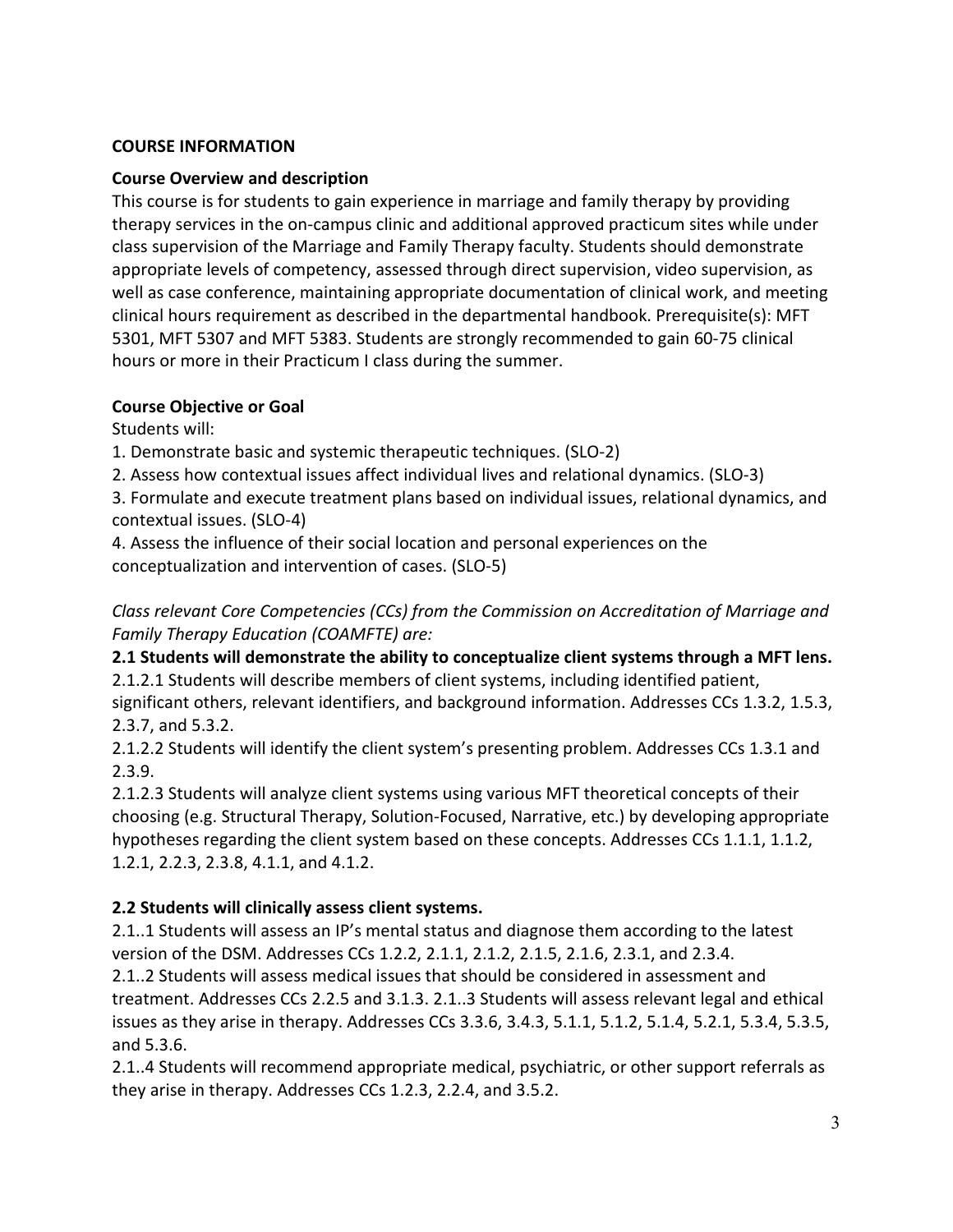2.1..5 Students will develop prognoses of client systems, appropriate treatment modalities, and appropriate frequency of therapy. Addresses CCs 1.3.2, 1.4.1 and 2.1.2.

2.1..6 Students will evaluate their assessment in light of contextual and systemic factors. Addresses CCs 2.4.1, 2.4.2, 2.4.3, and 2.4.4.

# **2.3 Students will critically analyze and further develop their approach to therapy.**

2.1..1 Students will analyze how MFT theories are used with various client and contraindications of use of theories. Addresses CCs 1.1.1, 1.1.2, 1.1.4, 2.1.6, 2.3.3, 2.4.2, 3.1.1, 4.1.1, 4.1.2, 4.2.1, 4.3.1,4.5.3, and 5.3.8.

2.1..2 Students will articulate how change occurs based on use of theories. Addresses CCs 2.2.1, 3.3.3, 4.2.2, and 4.3.1

2.1..3 Students will consider how client factors and contextual factors influence student's therapeutic approach Address CCs 1.2.1, 1.2.2, 2.1.1, 2.1.2, 2.2.3, 4.3.1, 4.5.2, and 5.4.2.

2.1..4 Students will define their role in the therapeutic process. Addresses CCs. 1.3.6, 3.5.1, 5.3.10, and5.4.2.

## **2.4 Students will assess the influence of their social location and personal experiences on the conceptualization and intervention of cases.**

2.1..5 Students will identify their social location. Addresses CCs 1.2.1 and 3.4.5 2.1..6 Students will be conscious of and analyze their reactions and interactions with clients. Addresses CCs 3.4.5, 5.3.10, and 5.4.2.

2.1..7 Students will articulate how social location and personal experiences influences therapeutic work. Addresses CCs 3.4.5, 5.3.10, 5.4.2, and 5.5.2.

## **2.5 Students will complete program practicum requirements legally, ethically, and competently**.

2.1..8 Students will comply with federal, state, and local laws regarding necessary client contact practicum hours, liability insurance, HIPAA, etc. Addresses CCs 5.1.1 and 5.3.9.

2.1..9 Students will understand and explain the rules and practices of their practicum sites Address CCs 1.3.4 and 5.1.3.

2.1..10 Students will report documentation in accordance with legal and ethical obligations (e.g. HIPAA compliant). Addresses CCs 1.5.2 and 1.5.3.

2.1..11 Students will solicit and integrate supervisor feedback. Addresses CCs 2.5.1, 4.3.12, 4.5.1, 5.2.4,5.5.2, and 5.5.3.

## **Ethics**

Students are expected to conduct themselves in a professional and ethical manner at all times. They are expected to maintain confidentiality of all information related to clients, as well as all information related to cases presented in practicum class. This is the student's responsibility regardless of procedures in place at the site. Students are responsible to know and follow legal and ethical confidentiality practices of the field placement site, as well as applicable codes of ethics. Knowledge of HIPAA and/or FERPA is expected.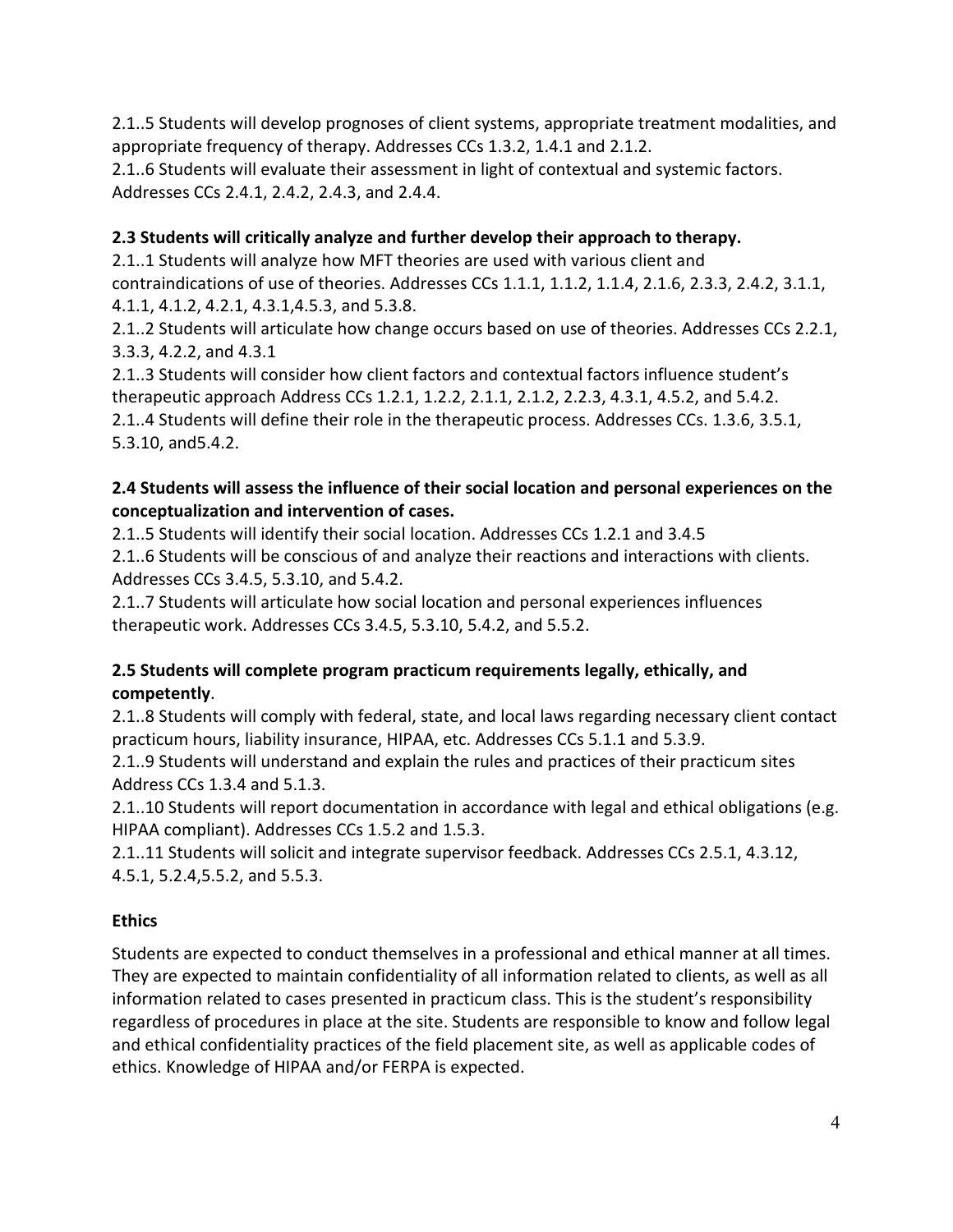In addition, students shall not use any client identifying information in any practicum documentation, including tapes. Students shall secure tapes and other client information that may be necessary for class in a way that is secure, legal, and ethical. Tapes, transcripts, case studies, or other client information used for class shall be destroyed in an appropriate manner (i.e., shredding) as soon as they have been evaluated unless it is the policy of the site to maintain and secure all tapes. Any questions regarding confidentiality must be discussed with the university instructor as well as the site supervisor.

Committing an ethical violation during practicum would have academic consequences. At minimum, the supervisor's evaluation (which includes an ethics component) will reflect the ethical violation(s). Depending on the severity of the violation, the student's response to becoming aware of the violation, and other circumstances, an ethical breach could potentially result in failure of the course. All students must have appropriate liability insurance for the duration of their practicum experience or their hours will not be counted.

### **Required Reading and Textbook(s)**

The purpose of this course is for gaining clinical experience; students should already have sufficient knowledge on theory and technique to begin practice. As such, there are no required textbooks for this course.

The following texts are **recommended**, not required. The professor may also instruct students to read additional materials on topics relevant to cases they are treating for the purpose of better client care.

Recommended texts:

American Psychiatric Association. (2022). *Diagnostic and statistical manual of mental disorders* (5th ed., text revision). APA.

Gehart, D. R., & Tuttle, A. R. (2003). *Theory-based treatment planning for marriage and family therapists: Integrating theory and practice*. Brooks/Cole-Thomson Learning.

### **COURSE REQUIREMENTS**

*All assignments must be the student's own work (see the academic integrity section). Do not copy directly from the text or research articles when completing assignments. Written work must follow the American Psychological Association (APA), 7th ed. publication guidelines when indicated. Assignment due dates are indicated on the Course Calendar.*

Attending group and individual supervision is ethical and crucial for beginning therapists. More than one unexcused absence from class meetings will result in failing this course. If a student experiences any difficulty attending the class, they should speak to the instructor as soon as possible.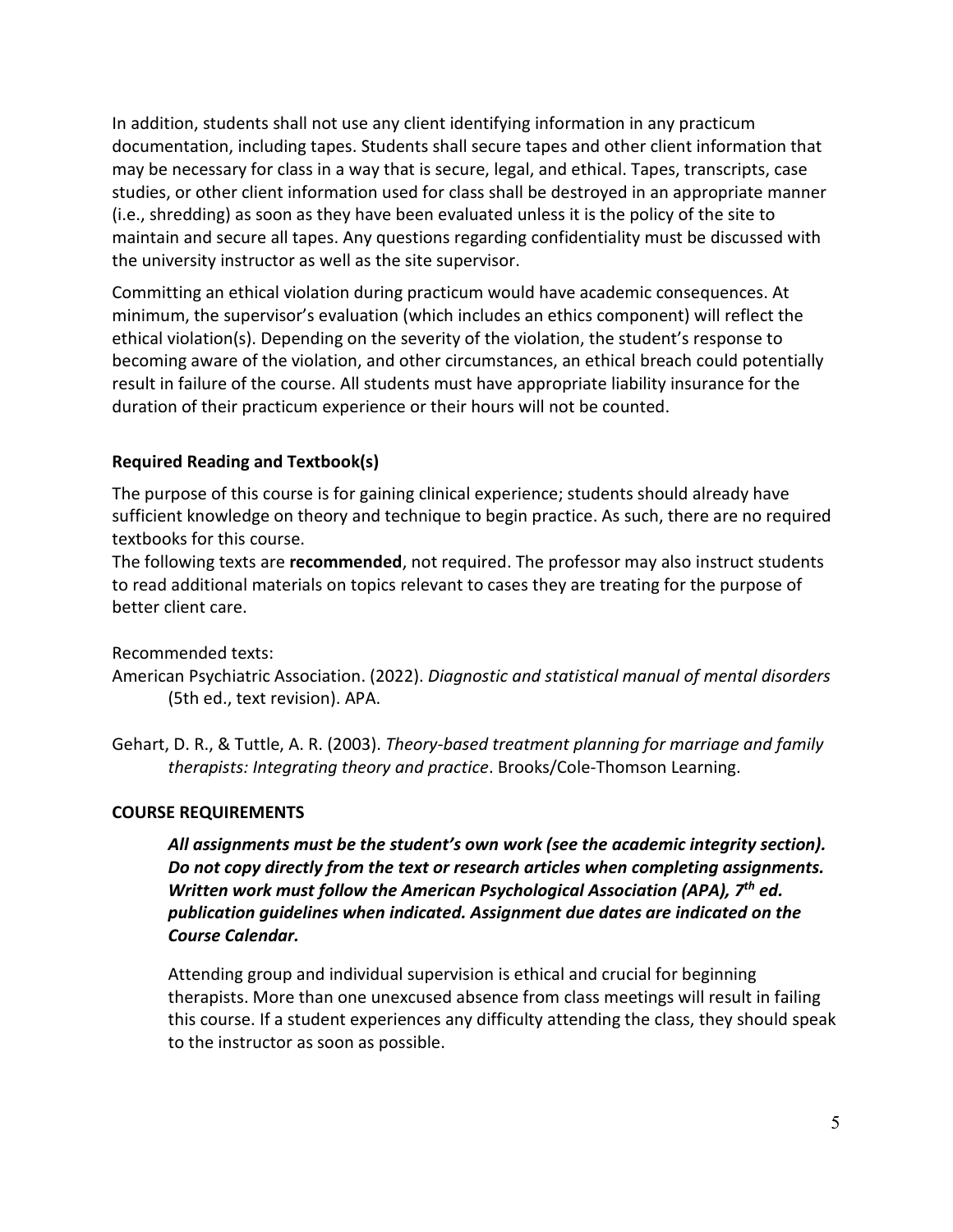#### **Assignments:**

- **1. Self-Inventory (Pass/Fail)** This form is posted on Canvas. Please complete it and submit it on Canvas by due date listed in the Course Calendar. (Addresses Student Outcome 2 & 4)
- **2. Theory of Change Assignment (Pass/Fail)** Students will create a 1–2-page outline of the model they plan to use in practicum. The outline should highlight their chosen model's key components, how problems occur, how change occurs according to the model, key techniques, and general family therapy goals as well as the role of the therapist. In addition, students should identify and list on a separate APA format reference page 2 books that will guide their conceptualization of cases using the model. These books should not be textbooks but primary sources that provide a rich understanding of their chosen model. A list of examples will be provided by the professor. (Addresses Student Outcome 1-3)
- **3. Case Presentations (Pass/Fail)** Each student should sign up for 1 formal presentation (with written handouts) on the first day of class. Each presentation should include information about one of the student's current cases, including a 10-minute video segment or a live session, for group review. The case presentation handout format should follow the template provided on Canvas. This assignment is intended for the student to learn how to analyze and summarize current clinical cases from their practicum site. The student is also expected to identify current needs/issues and present it orally for peer consultation and feedback. The instructions for this assignment are below.

Client identifying information such as full names should NOT be used in this assignment. Please use **an** initial or fake name instead. The written portion should contain the following: Genogram, relevant demographic information, assessment/diagnostic evaluation, individual, couple, or family strengths, theoretical model(s) applied to case and course of treatment, and assistance needed. The written portion should be available for students and the professor during the presentation. All students in the class are expected to actively participate the discussion with questions, comments, observations, and suggestions. The case presentation handout is due in Canvas in the designated Discussion Board by 5 pm the day before the presentation (i.e., Sunday at 5 pm) so it is available to the class in advance. (Addresses Student Outcome 1-4)

- **4. Required Paperwork (Pass/Fail)**  Students are required to complete clinical hour logs each week and obtain faculty and clinical supervisor's signatures. Students must complete all paperwork required by the program and department. Failure to complete required paperwork on a timely manner is unethical. (Addresses Student Outcome 1-4)
- **5. Supervisor Evaluation (Pass/Fail)** The faculty supervisor will meet with students for individual or group supervision and will sign their hour logs. Both faculty and site supervisors are required to submit an evaluation for the student at the end of the practicum experience. Semester grade of this practicum class will depend on the faculty supervisor's evaluation. (Addresses Student Outcome 1-4)
- **6. Liability Insurance (Pass/Fail)** All students must have appropriate liability insurance.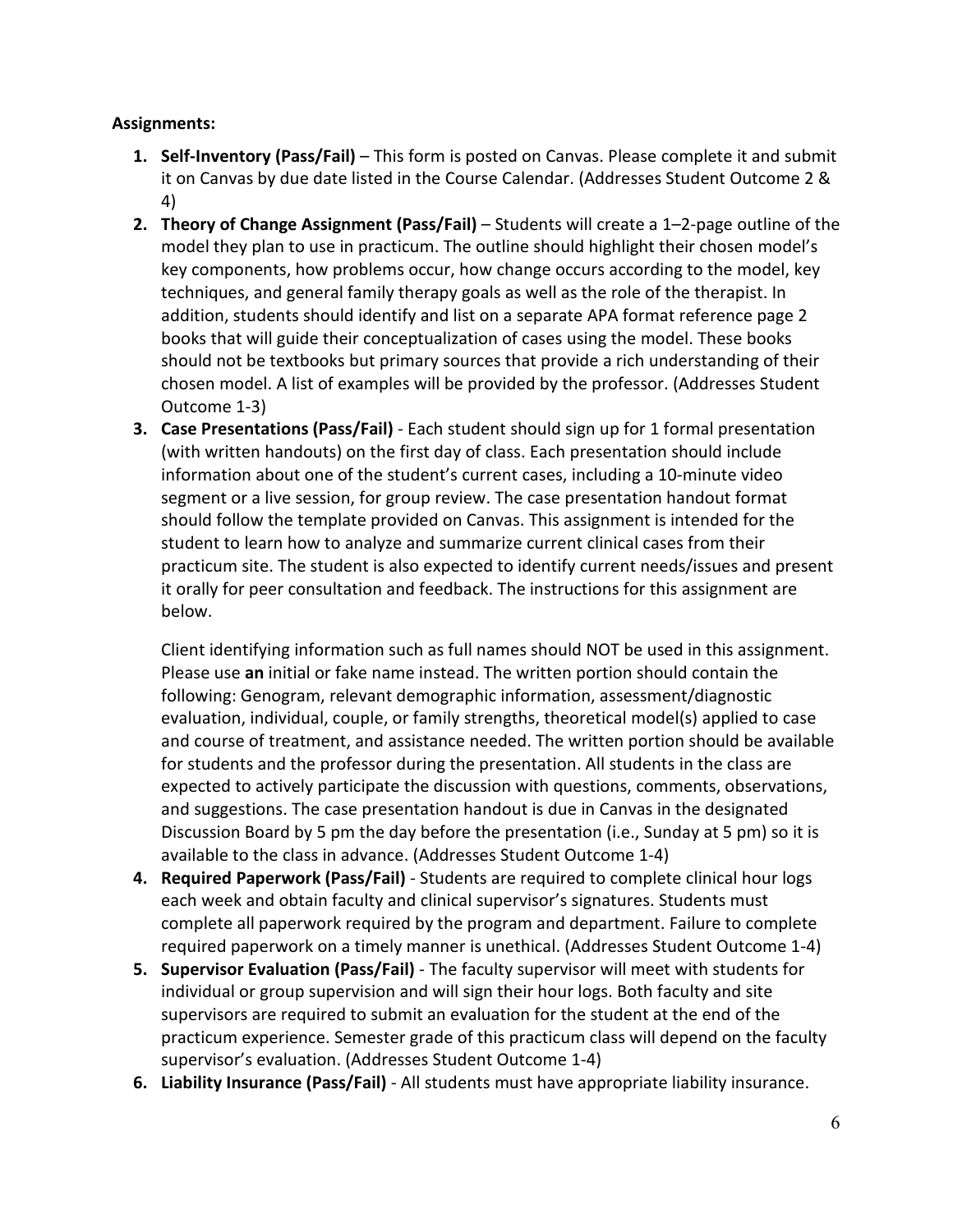Practicing without liability insurance is grounds for failing the course and dismal from the program.

### **Grading Criteria Rubric and Conversion**

This class is designated as a pass/fail course. In order to receive a pass for this course, students have to receive pass on ALL assignments described above. If students have any concerns or difficulties completing the class tasks/assignments, please talk with the professor at least two weeks before each deadline so that she can provide individualized assistance or discuss alternative assignments. In general, students receive oral or written feedback on their assignments within, approximately, 2 weeks of their submission.

#### **Posting Grades**

Grades will be posted in Canvas approximately 2 weeks after submission. Grades will be posted on the Canvas grade book where students can monitor the status of their grade easily. **There will be no negotiation of grades or course policies. Students should be diligent in working toward the grade they desire in this course.**

| <b>Class Date/Format</b>                        | <b>Topic</b>             | <b>Assigned Readings from</b><br><b>Textbooks/Articles</b> | <b>Assignment Due</b>                                                                                                                                                                        |
|-------------------------------------------------|--------------------------|------------------------------------------------------------|----------------------------------------------------------------------------------------------------------------------------------------------------------------------------------------------|
| Week $1 - 6/6$                                  |                          |                                                            |                                                                                                                                                                                              |
| Monday - Face to Face                           | Introduction to Course   | Review Syllabus                                            | <b>Case Presentation Form:</b><br>Due Sunday by 5pm                                                                                                                                          |
|                                                 |                          |                                                            | Liability Insurance,<br>Liability Release,<br><b>Statement of</b><br>Confidentiality,<br><b>Practicum Site</b><br><b>Agreement &amp; Self-</b><br><b>Inventory: Due Sunday</b><br>by 11:59pm |
| Week $2 - 6/13$                                 |                          |                                                            |                                                                                                                                                                                              |
| <b>Monday - Face to Face</b>                    | <b>Case Presentation</b> |                                                            | <b>Theory of Change</b><br><b>Assignment (submit on</b><br>Canvas), Weekly Log:<br>Due Monday in class<br><b>Case Presentation Form:</b>                                                     |
|                                                 |                          |                                                            | Due Sunday by 5pm                                                                                                                                                                            |
| Week $3 - 6/20$<br><b>Monday - Face to Face</b> | <b>Case Presentation</b> |                                                            | <b>Weekly Log: Due</b><br>Monday in Class<br><b>Case Presentation Form:</b>                                                                                                                  |
|                                                 |                          |                                                            | Due Sunday by 5pm                                                                                                                                                                            |

#### **COURSE OUTLINE AND CALENDAR**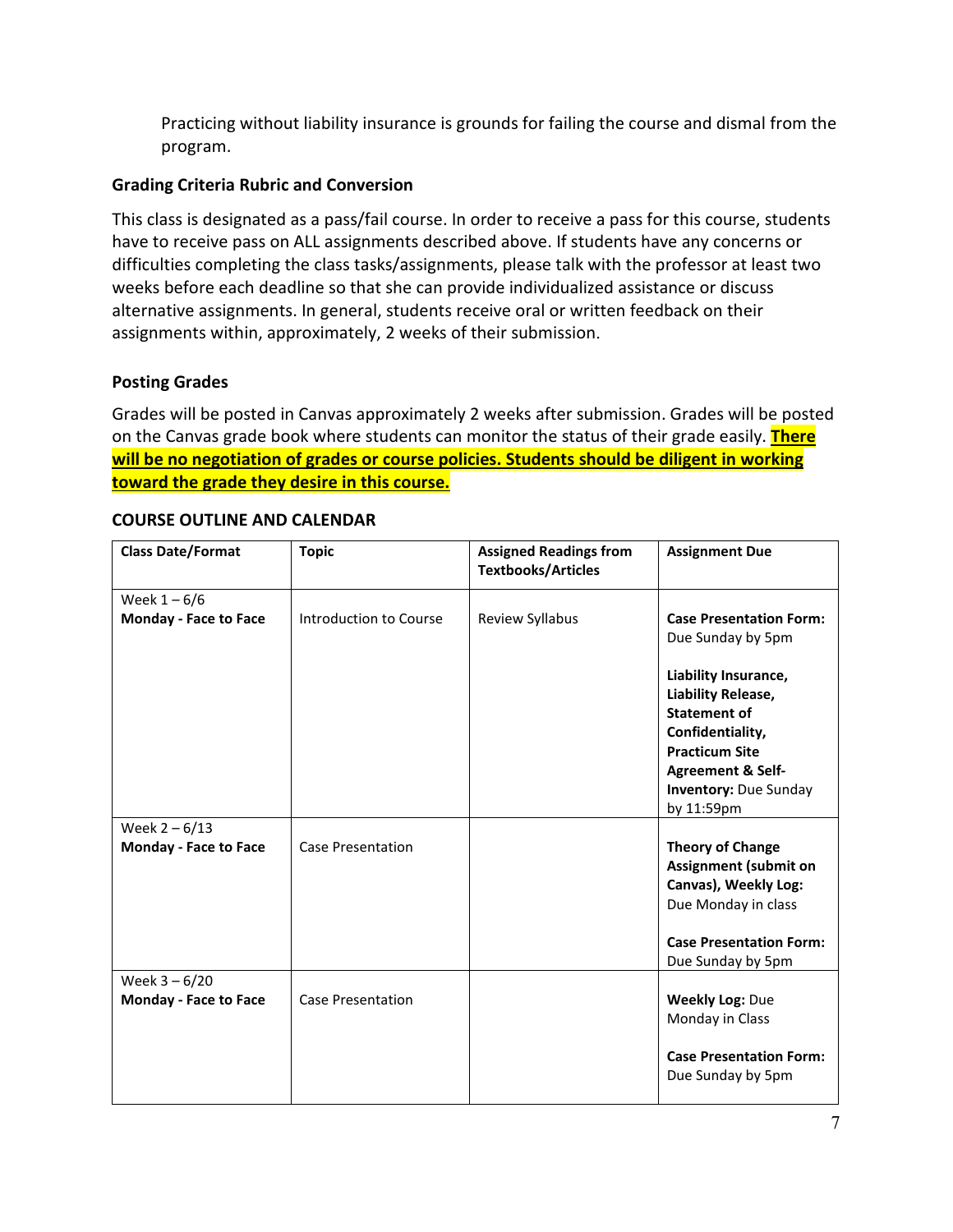| Week $4 - 6/27$              |                          | <b>Weekly Log: Due</b>          |
|------------------------------|--------------------------|---------------------------------|
| <b>Monday - Face to Face</b> | <b>Case Presentation</b> | Monday in Class                 |
| Week 5-7/4                   |                          | <b>Weekly Log: Due Friday</b>   |
| Monday - No Class            | No Class Meeting         | by 11:59pm on Canvas            |
|                              |                          |                                 |
|                              |                          | <b>Case Presentation Form:</b>  |
|                              |                          | Due Sunday by 5pm               |
| Week 6-7/11                  |                          | <b>Weekly Log: Due</b>          |
| <b>Monday - Face to Face</b> | <b>Case Presentation</b> | Monday in Class                 |
|                              |                          |                                 |
|                              |                          | <b>Case Presentation Form:</b>  |
|                              |                          | Due Sunday by 5pm               |
| Week 7-7/18                  |                          | <b>Weekly Log: Due</b>          |
| <b>Monday - Face to Face</b> | <b>Case Presentation</b> | Monday in Class                 |
|                              |                          |                                 |
|                              |                          | <b>Case Presentation Form:</b>  |
|                              |                          | Due Sunday by 5pm               |
| Week $8 - 7/25$              |                          | <b>Weekly Log: Due</b>          |
| Monday - Face to Face        | <b>Case Presentation</b> | Monday in Class                 |
|                              |                          |                                 |
|                              |                          | <b>Case Presentation Form:</b>  |
|                              |                          | Due Sunday by 5pm               |
| Week $9 - 8/1$               |                          | <b>Weekly Log: Due</b>          |
| Monday $-$                   | <b>Case Presentation</b> | Monday in Canvas by             |
| Synchronous                  |                          | 11:59pm                         |
|                              |                          |                                 |
|                              |                          | <b>Case Presentation Form:</b>  |
|                              |                          | Due Sunday by 5pm               |
| Week $10 - 8/8$              |                          | <b>Weekly Log: Due</b>          |
| Monday-                      | <b>Case Presentation</b> | Monday in Canvas by             |
| Synchronous                  |                          | 11:59pm                         |
|                              |                          |                                 |
|                              |                          | <b>Final Evaluation, Final</b>  |
|                              |                          | <b>Weekly Log &amp; Summary</b> |
|                              |                          | Sheet: Due Friday by            |
|                              |                          | 11:59pm                         |

(Course Calendar may be altered by the instructor throughout the semester as needed.)

### **Important University Dates**

*You can access the current Academic Calendar at the link below for important university dates:*

*<https://www.tamuct.edu/registrar/academic-calendar.html>*

### **TECHNOLOGY REQUIREMENTS AND SUPPORT**

#### **Technology Requirements**

This course will use the A&M-Central Texas Instructure Canvas learning management system. **We strongly recommend the latest versions of Chrome or Firefox browsers. Canvas no longer supports any version of Internet Explorer.**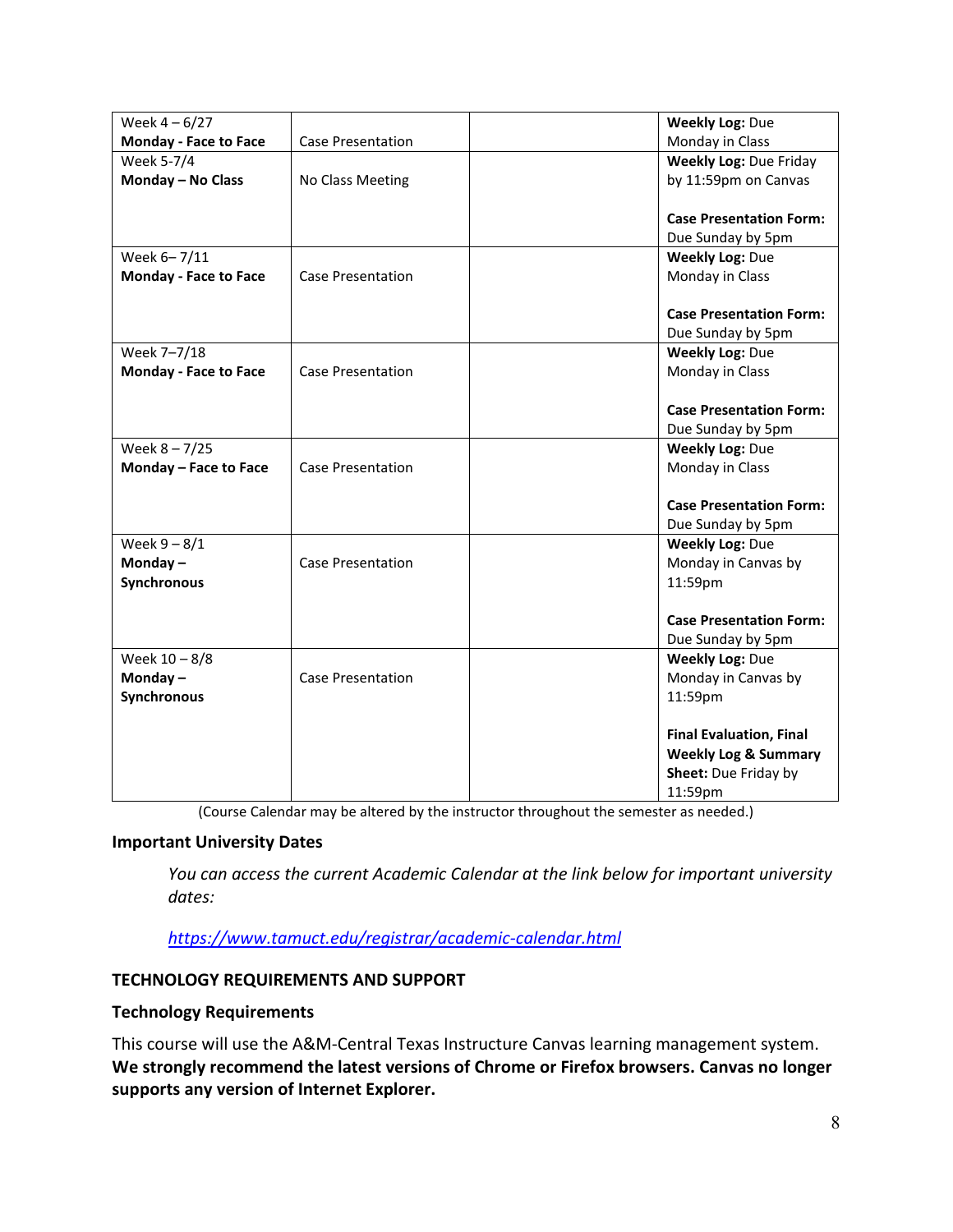Logon to A&M-Central Texas Canvas [https://tamuct.instructure.com/] or access Canvas through the TAMUCT Online link in myCT [https://tamuct.onecampus.com/]. You will log in through our Microsoft portal.

Username: Your MyCT email address. Password: Your MyCT password

#### **Canvas Support**

Use the Canvas Help link, located at the bottom of the left-hand menu, for issues with Canvas. You can select "Chat with Canvas Support," submit a support request through "Report a Problem," or call the Canvas support line: 1-844-757-0953.

For issues related to course content and requirements, contact your instructor.

### **Online Proctored Testing**

A&M-Central Texas uses Proctorio for online identity verification and proctored testing. This service is provided at no direct cost to students. If the course requires identity verification or proctored testing, the technology requirements are: Any computer meeting the minimum computing requirements, plus web camera, speaker, and microphone (or headset). Proctorio also requires the Chrome web browser with their custom plug in.

#### **Other Technology Support**

For log-in problems, students should contact Help Desk Central, 24 hours a day, 7 days a week

Email: [helpdesk@tamu.edu](mailto:helpdesk@tamu.edu) Phone: (254) 519-5466 [Web Chat:](http://hdc.tamu.edu/) [http://hdc.tamu.edu] *Please let the support technician know you are an A&M-Central Texas student.*

### **UNIVERSITY RESOURCES, PROCEDURES, AND GUIDELINES**

### **Drop Policy**

If you discover that you need to drop this class, you must complete the **Drop Request** Dynamic Form through Warrior Web.

[https://federation.ngwebsolutions.com/sp/startSSO.ping?PartnerIdpId=https://eisprod.ec.tamuct.edu:443/samlsso&SpSessionAuthnAdapterId=tamuctDF&TargetResource=https %3a%2f%2fdynamicforms.ngwebsolutions.com%2fSubmit%2fStart%2f53b8369e-0502-4f36 be43-f02a4202f612].

Faculty cannot drop students; this is always the responsibility of the student. The Registrar's Office will provide a deadline on the Academic Calendar for which the form must be completed. Once you submit the completed form to the Registrar's Office, you must go into Warrior Web and confirm that you are no longer enrolled. If you still show as enrolled, FOLLOW-UP with the Registrar's Office immediately. You are to attend class until the procedure is complete to avoid penalty for absence. Should you miss the drop deadline or fail to follow the procedure, you will receive an F in the course, which may affect your financial aid and/or VA educational benefits.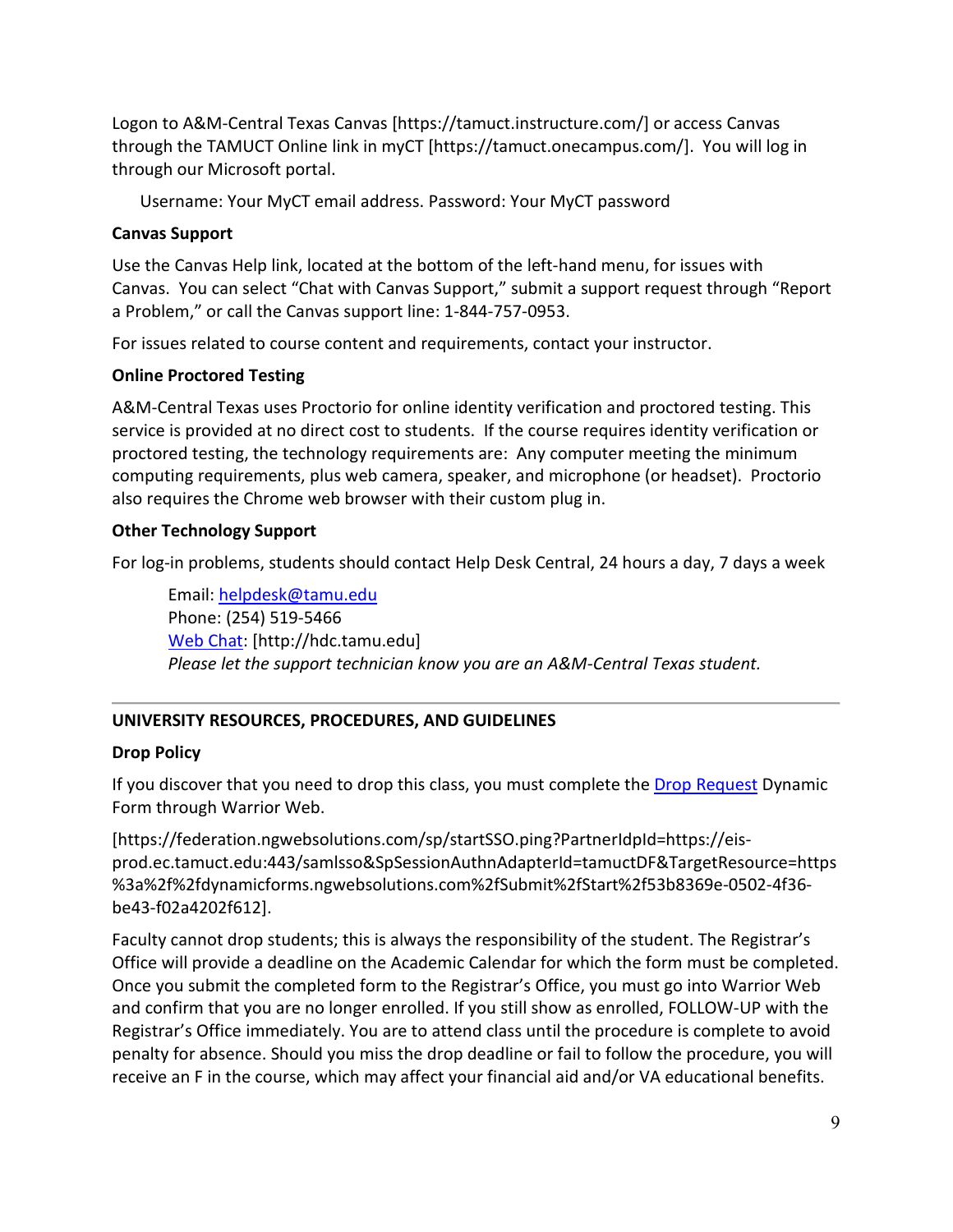## **Academic Integrity**

Texas A&M University-Central Texas values the integrity of the academic enterprise and strives for the highest standards of academic conduct. A&M-Central Texas expects its students, faculty, and staff to support the adherence to high standards of personal and scholarly conduct to preserve the honor and integrity of the creative community. Any deviation by students from this expectation may result in a failing grade for the assignment and potentially a failing grade for the course. All academic misconduct concerns will be referred to the Office of Student Conduct. When in doubt on collaboration, citation, or any issue, please contact your instructor before taking a course of action.

For more [information](https://nam04.safelinks.protection.outlook.com/?url=https%3A%2F%2Fwww.tamuct.edu%2Fstudent-affairs%2Fstudent-conduct.html&data=04%7C01%7Clisa.bunkowski%40tamuct.edu%7Ccfb6e486f24745f53e1a08d910055cb2%7C9eed4e3000f744849ff193ad8005acec%7C0%7C0%7C637558437485252160%7CUnknown%7CTWFpbGZsb3d8eyJWIjoiMC4wLjAwMDAiLCJQIjoiV2luMzIiLCJBTiI6Ik1haWwiLCJXVCI6Mn0%3D%7C1000&sdata=yjftDEVHvLX%2FhM%2FcFU0B99krV1RgEWR%2BJ%2BhvtoR6TYk%3D&reserved=0) regarding the Student Conduct process, [https://www.tamuct.edu/student-affairs/student-conduct.html].

If you know of potential honor violations by other students, you may [submit a report,](https://nam04.safelinks.protection.outlook.com/?url=https%3A%2F%2Fcm.maxient.com%2Freportingform.php%3FTAMUCentralTexas%26layout_id%3D0&data=04%7C01%7Clisa.bunkowski%40tamuct.edu%7Ccfb6e486f24745f53e1a08d910055cb2%7C9eed4e3000f744849ff193ad8005acec%7C0%7C0%7C637558437485262157%7CUnknown%7CTWFpbGZsb3d8eyJWIjoiMC4wLjAwMDAiLCJQIjoiV2luMzIiLCJBTiI6Ik1haWwiLCJXVCI6Mn0%3D%7C1000&sdata=CXGkOa6uPDPX1IMZ87z3aZDq2n91xfHKu4MMS43Ejjk%3D&reserved=0) [https://cm.maxient.com/reportingform.php?TAMUCentralTexas&layout\_id=0].

## **Academic Accommodations**

At Texas A&M University-Central Texas, we value an inclusive learning environment where every student has an equal chance to succeed and has the right to a barrier-free education. The Warrior Center for Student Success, Equity and Inclusion is responsible for ensuring that students with a disability receive equal access to the university's programs, services and activities. If you believe you have a disability requiring reasonable accommodations, please contact the Office of Access and Inclusion, WH-212; or call (254) 501-5836. Any information you provide is private and confidential and will be treated as such.

For more information, please visit our [Access & Inclusion](https://tamuct.instructure.com/courses/717) Canvas page (log-in required) [https://tamuct.instructure.com/courses/717]

## **Important information for Pregnant and/or Parenting Students**

Texas A&M University-Central Texas supports students who are pregnant and/or parenting. In accordance with requirements of Title IX and related guidance from US Department of Education's Office of Civil Rights, the Dean of Student Affairs' Office can assist students who are pregnant and/or parenting in seeking accommodations related to pregnancy and/or parenting. Students should seek out assistance as early in the pregnancy as possible. For more information, please visit [Student Affairs](https://www.tamuct.edu/student-affairs/pregnant-and-parenting-students.html) [https://www.tamuct.edu/student-affairs/pregnantand-parenting-students.html]. Students may also contact the institution's Title IX Coordinator. If you would like to read more about thes[e requirements and guidelines](http://www2.ed.gov/about/offices/list/ocr/docs/pregnancy.pdf) online, please visit the website [http://www2.ed.gov/about/offices/list/ocr/docs/pregnancy.pdf].

Title IX of the Education Amendments Act of 1972 prohibits discrimination on the basis of sex and gender–including pregnancy, parenting, and all related conditions. A&M-Central Texas is able to provide flexible and individualized reasonable accommodation to pregnant and parenting students. All pregnant and parenting students should contact the Associate Dean in the Division of Student Affairs at (254) 501-5909 to seek out assistance. Students may also contact the University's Title IX Coordinator.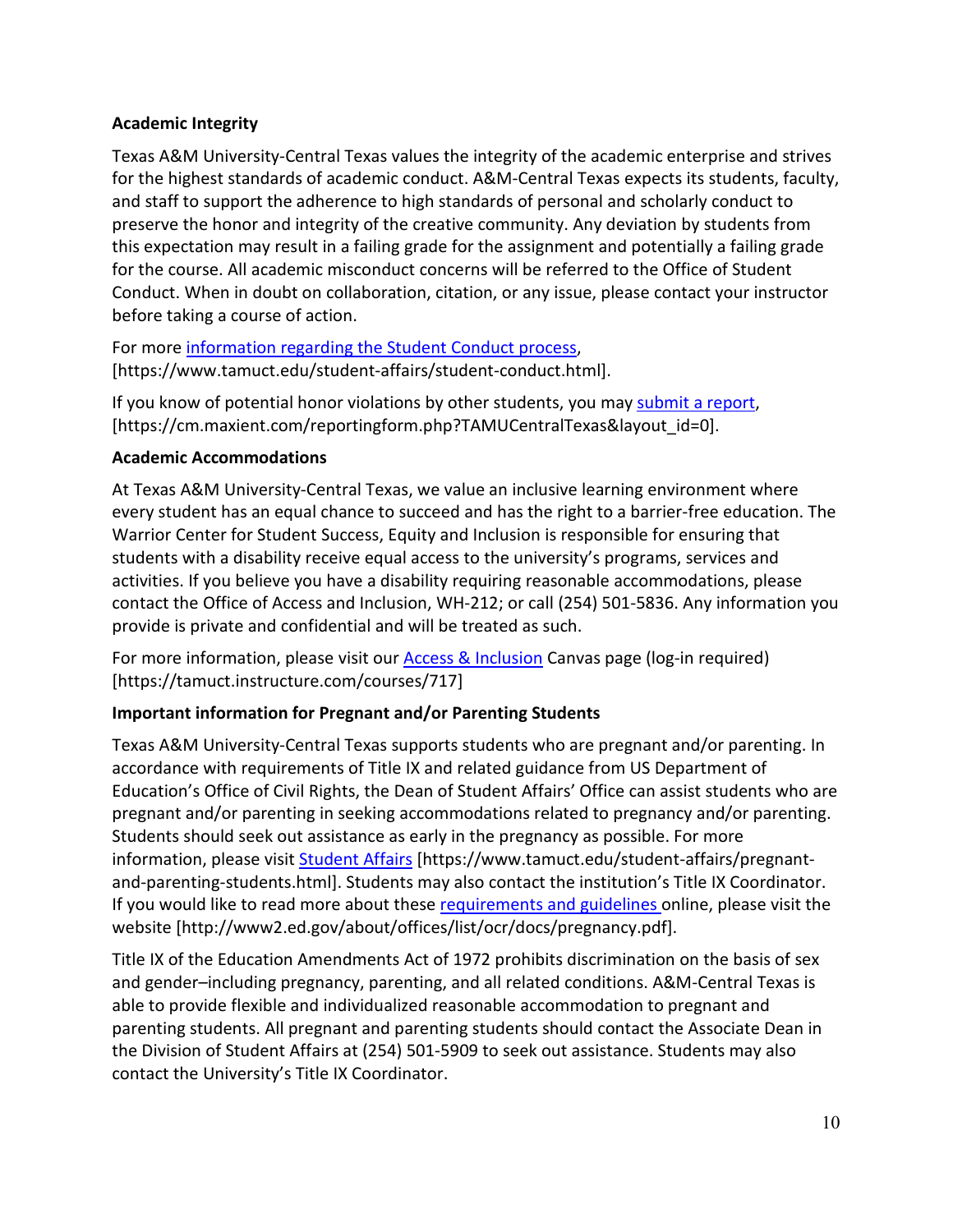### **Student Counseling Center**

The Student Counseling Center is a place where students can go for no-cost services to get help to handle day-to-day challenges and encourage their personal growth and development.

The Student Counseling Center provides services ranging from assistance with anxiety, depression, relationship concerns to crisis intervention. Students get personal assistance, tailored to their needs, in a welcoming and comfortable atmosphere.

Services — including counseling sessions up to once a week — **are at no additional cost** while students are currently enrolled at Texas A&M University-Central Texas.

For more information about the counseling center, students should visit the website, [https://www.tamuct.edu/student-affairs/student-counseling.html,](https://www.tamuct.edu/student-affairs/student-counseling.html) or call to make an appointment at (254) 501-5955.

### **Campus Cupboard**

The Campus Cupboard is a student-run food pantry built to serve all students, staff, and faculty in need of assistance. Stocked with food, the cupboard acts as a safety net for the TAMUCT community. Food is provided at no cost. No proof of income or US citizenship is required. New clients will be asked to complete a New Client Form. All information is kept confidential and only recorded for statistical purposes. For more information, email

[tamuctcupbaord@tamuct.edu](mailto:tamuctcupbaord@tamuct.edu) or call 254-501-5909. More information about Campus Cupboard openings can also be found at [https://tamuct.edu/student-affairs/campus](https://tamuct.edu/student-affairs/campus-cupboard.html)[cupboard.html.](https://tamuct.edu/student-affairs/campus-cupboard.html)

### **Tutoring**

Tutoring is available to all A&M-Central Texas students, both virtually and in-person. Student success coaching is available online upon request.

If you have a question, are interested in becoming a tutor, or in need of success coaching contact the Warrior Center for Student Success, Equity and Inclusion at (254) 501-5836, visit the Warrior Center at 212 Warrior Hall, or by emailing [WarriorCenter@tamuct.edu.](mailto:WarriorCenter@tamuct.edu)

To schedule tutoring sessions and view tutor availability, please visit Tutor [Matching](https://tutormatchingservice.com/TAMUCT) [Services](https://tutormatchingservice.com/TAMUCT) [https://tutormatchingservice.com/TAMUCT] or visit the Tutoring Center in 111 Warrior Hall.

Chat live with a remote tutor 24/7 for almost any subject from on your computer! Tutor.com is an online tutoring platform that enables A&M-Central Texas students to log in and receive online tutoring support at no additional cost. This tool provides tutoring in over 40 subject areas except writing support. Access Tutor.com through Canvas.

### **University Writing Center**

Located in Warrior Hall 416, the University Writing Center (UWC) at Texas A&M University– Central Texas (A&M–Central Texas) is a free service open to all A&M–Central Texas students. For the Summer 2022 semester, the hours of operation are from 10:00 a.m.-4:00 p.m. Monday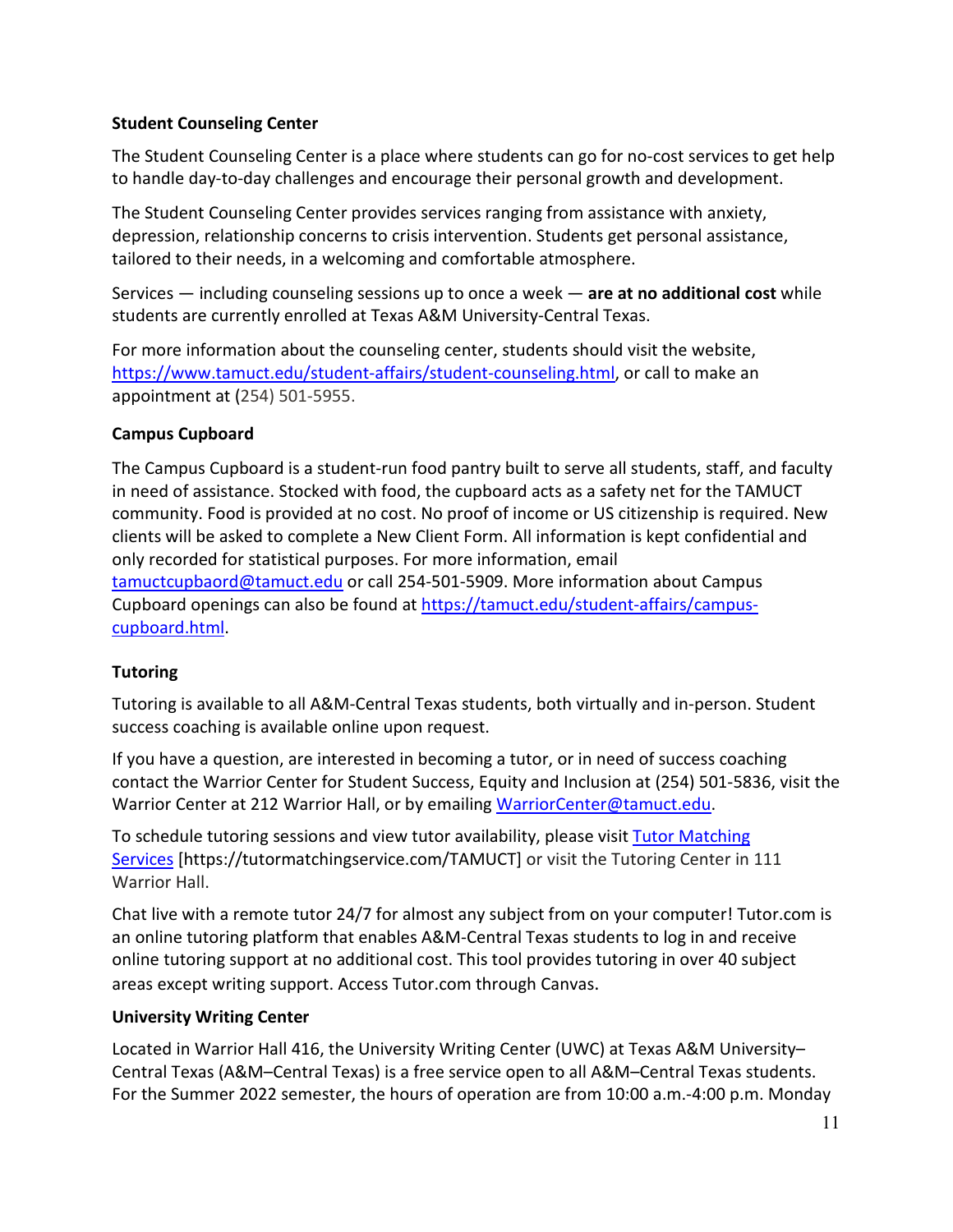thru Thursday in Warrior Hall 416 (with online tutoring available every hour as well) with satellite hours available online only Monday thru Thursday from 6:00-9:00 p.m. and most Saturdays from 12:00-3:00 p.m.

Tutors are prepared to help writers of all levels and abilities at any stage of the writing process. While tutors will not write, edit, or grade papers, they will assist students in developing more effective composing practices. By providing a practice audience for students' ideas and writing, our tutors highlight the ways in which they read and interpret students' texts, offering guidance and support throughout the various stages of the writing process. In addition, students may work independently in the UWC by checking out a laptop that runs the Microsoft Office suite and connects to WIFI, or by consulting our resources on writing, including all of the relevant style guides. Whether you need help brainstorming ideas, organizing an essay, proofreading, understanding proper citation practices, or just want a quiet place to work, the UWC is here to help!

Students may arrange a one-to-one session with a trained and experienced writing tutor by making an appointment via [WCOnline](https://tamuct.mywconline.com/) at [https://tamuct.mywconline.com/]. In addition, you can email Dr. Bruce Bowles Jr. at bruce.bowles@tamuct.edu if you have any questions about the UWC, need any assistance with scheduling, or would like to schedule a recurring appointment with your favorite tutor.

### **University Library**

The University Library provides many services in support of research across campus and at a distance. We offer over 200 electronic databases containing approximately 400,000 eBooks and 82,000 journals, in addition to the 96,000 items in our print collection, which can be mailed to students who live more than 50 miles from campus. Research guides for each subject taught at A&M-Central Texas are available through our website to help students navigate these resources. On campus, the library offers technology including cameras, laptops, microphones, webcams, and digital sound recorders.

Research assistance from a librarian is also available 24 hours a day through our online chat service, and at the reference desk when the library is open. Research sessions can be scheduled for more comprehensive assistance, and may take place virtually through WebEx, Microsoft Teams or in-person at the library. Schedule an [appointment](https://nam04.safelinks.protection.outlook.com/?url=https%3A%2F%2Ftamuct.libcal.com%2Fappointments%2F%3Fg%3D6956&data=04%7C01%7Clisa.bunkowski%40tamuct.edu%7Cde2c07d9f5804f09518008d9ab7ba6ff%7C9eed4e3000f744849ff193ad8005acec%7C0%7C0%7C637729369835011558%7CUnknown%7CTWFpbGZsb3d8eyJWIjoiMC4wLjAwMDAiLCJQIjoiV2luMzIiLCJBTiI6Ik1haWwiLCJXVCI6Mn0%3D%7C3000&sdata=KhtjgRSAw9aq%2FoBsB6wyu8b7PSuGN5EGPypzr3Ty2No%3D&reserved=0)

[here](https://nam04.safelinks.protection.outlook.com/?url=https%3A%2F%2Ftamuct.libcal.com%2Fappointments%2F%3Fg%3D6956&data=04%7C01%7Clisa.bunkowski%40tamuct.edu%7Cde2c07d9f5804f09518008d9ab7ba6ff%7C9eed4e3000f744849ff193ad8005acec%7C0%7C0%7C637729369835011558%7CUnknown%7CTWFpbGZsb3d8eyJWIjoiMC4wLjAwMDAiLCJQIjoiV2luMzIiLCJBTiI6Ik1haWwiLCJXVCI6Mn0%3D%7C3000&sdata=KhtjgRSAw9aq%2FoBsB6wyu8b7PSuGN5EGPypzr3Ty2No%3D&reserved=0) [https://tamuct.libcal.com/appointments/?g=6956]. Assistance may cover many topics, including how to find articles in peer-reviewed journals, how to cite resources, and how to piece together research for written assignments.

Our 27,000-square-foot facility on the A&M-Central Texas main campus includes student lounges, private study rooms, group work spaces, computer labs, family areas suitable for all ages, and many other features. Services such as interlibrary loan, TexShare, binding, and laminating are available. The library frequently offers workshops, tours, readings, and other events. For more information, please visit our Library website

[http://tamuct.libguides.com/index].